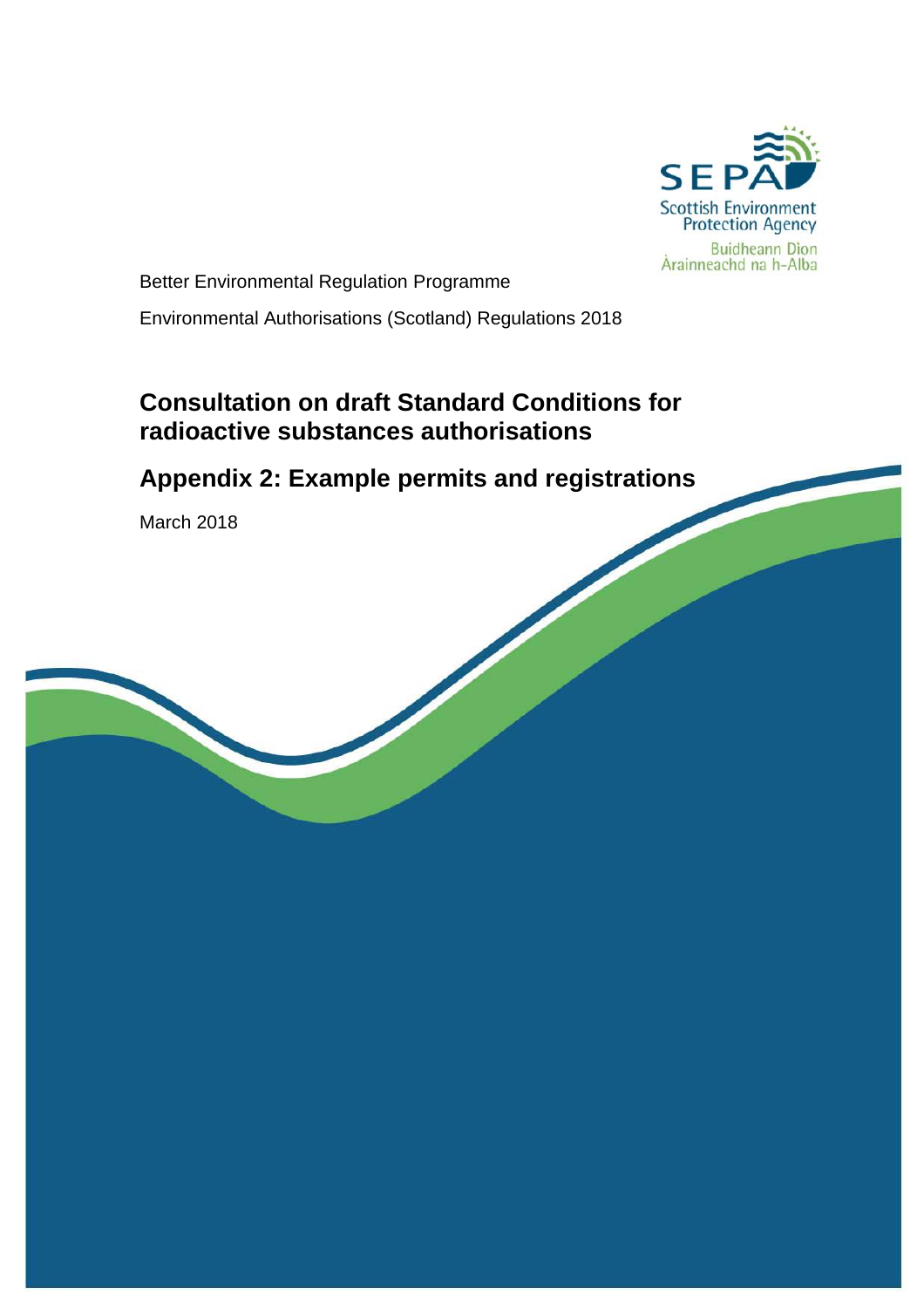# **Appendix 2: Example Permits & Registrations**

SEPA is in the process of finalising the template for permits and registrations under EASR18. In order to give you an idea of how the proposed standard conditions will work in practice, we have included a number of examples covering the most common types of authorisations.

Please note that since SEPA is still finalising the templates to be used, the style, language and wording are subject to change.

The example authorisations are in the following order:

- 1. Nuclear Permit for an operational power station
- 2. Non-Nuclear Permit for a hospital
- 3. Mobile High-activity Sealed Source (HASS) Permit
- 4. Offshore Registration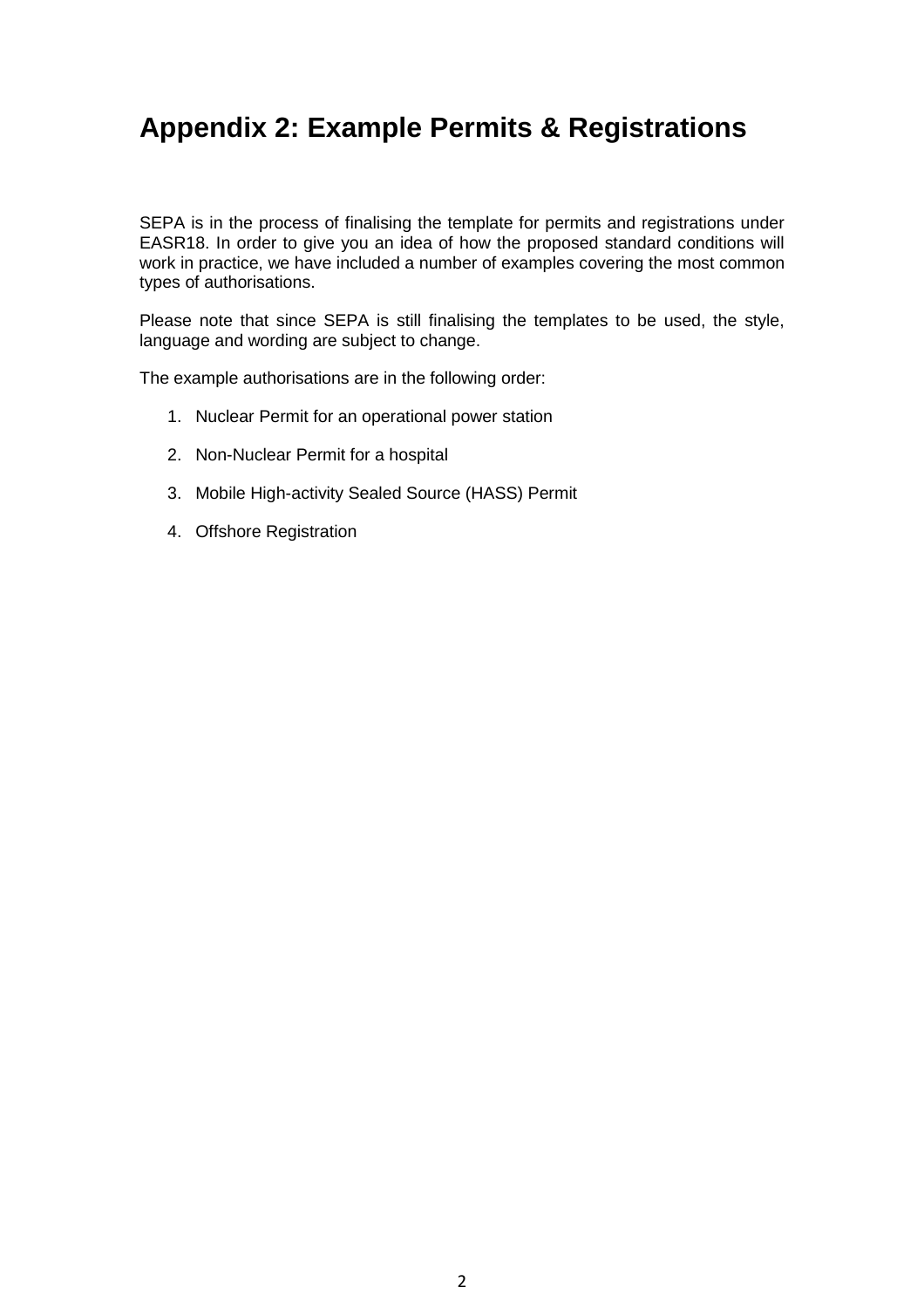#### 1. Nuclear Permit for an operational power station

# **ENVIRONMENTAL PERMIT TO MANAGE RADIOACTIVE WASTE**

#### **Authorised Person**

| Name:                     | UK Nuclear Energy Generation Limited             |  |  |
|---------------------------|--------------------------------------------------|--|--|
| <b>Registered Office:</b> | Radionuclide House, Simpson Way, London SW19 2LL |  |  |
| <b>Registered No:</b>     | 0101010                                          |  |  |

#### **1. Authorised Activities**

1.1 You are authorised to manage radioactive waste, subject to the limitations and conditions set out in this authorisation and all applicable Standard Conditions.

#### **2. Authorised Place**

2.1 You are authorised to carry out your authorised activity at:

South of Scotland Power Station Anytown **Scotland** XX1 2YY

#### **3. Standard Conditions**

3.1 The conditions specified in section A, B, C, G, H and J of the Standard Conditions are applicable to your Permit.

#### **4. Bespoke conditions**

- 4.1 You are authorised to discharge to the environment the radioactive wastes described in column 1 of table 1.
- 4.2 You must only discharge radioactive aqueous waste to the environment:
- 4.2.1 When the nominal flow of cooling water is no less than  $7m^3/s$ ;
- 4.2.2 When the cooling water is discharging to the sea at National Grid Reference XX 123 456; and
- 4.2.3 During the interval commencing one hour after high-tide and ending one hour before low tide.
- 4.3 You are authorised to receive low level radioactive waste from North of Scotland Power Station only for the purpose of consolidation and onward shipment.
- 4.4 Any low level radioactive waste received from North of Scotland power station must be transferred off the authorised place within 6 months of receipt.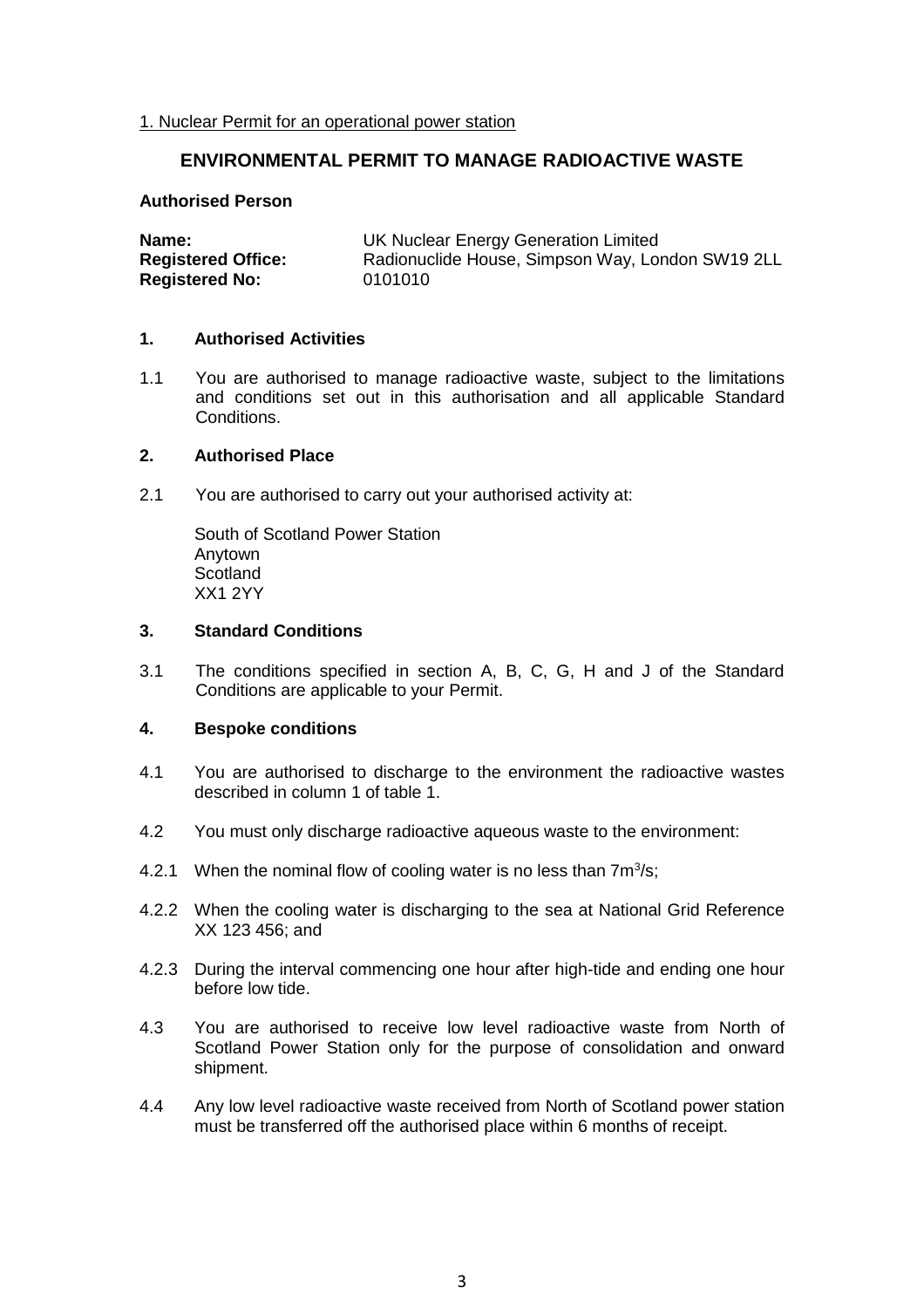# **5. Effective Date**

5.1 The effective date of this permit is 1 April 2019.

# **Table 1**

| <b>Description of</b>                                   | <b>Authorised discharge limits</b>                                                                                                      |                                                                                                                          |                                          |                                                 |
|---------------------------------------------------------|-----------------------------------------------------------------------------------------------------------------------------------------|--------------------------------------------------------------------------------------------------------------------------|------------------------------------------|-------------------------------------------------|
| <b>Authorised</b><br><b>Radioactive</b><br><b>Waste</b> | <b>Specified</b><br>disposal routes                                                                                                     | Radionuclides or<br>Group of<br><b>Radionuclides</b>                                                                     | Annual<br><b>Activity</b><br>Limit (GBq) | <b>Weekly</b><br><b>Advisory Level</b><br>(GBq) |
|                                                         |                                                                                                                                         | Tritium                                                                                                                  | 15000                                    | 1500                                            |
|                                                         |                                                                                                                                         | Carbon-14                                                                                                                | 4500                                     | 450                                             |
|                                                         | Authorised                                                                                                                              | Sulphur-35                                                                                                               | 500                                      | 50                                              |
|                                                         | Gaseous Disposal                                                                                                                        | Argon-41                                                                                                                 | 150000                                   | Not specified                                   |
| Gaseous                                                 | Outlets specified<br>in Table 2                                                                                                         | lodine-131                                                                                                               | $\overline{2}$                           | Not specified                                   |
|                                                         |                                                                                                                                         | Beta emitting<br>radionuclides<br>associated with<br>particulate matter                                                  | 0.5                                      | Not specified                                   |
|                                                         |                                                                                                                                         | Tritium                                                                                                                  | 700000                                   | Not specified                                   |
|                                                         |                                                                                                                                         | Sulphur-35                                                                                                               | 6000                                     | Not specified                                   |
|                                                         | System provided<br>for the collection,                                                                                                  | Cobalt-60                                                                                                                | 10                                       | Not specified                                   |
| Aqueous                                                 | conveyance and<br>discharge or<br>radioactive<br>aqueous waste to<br>the siphon seal pit<br>at National Grid<br>Reference XX<br>123 456 | Alpha emitting<br>radionuclides                                                                                          | 1                                        | Not specified                                   |
|                                                         |                                                                                                                                         | Any non-alpha<br>emitting<br>radionuclides taken<br>together excluding<br>those listed<br>individually in this<br>table. | 150                                      | Not specified                                   |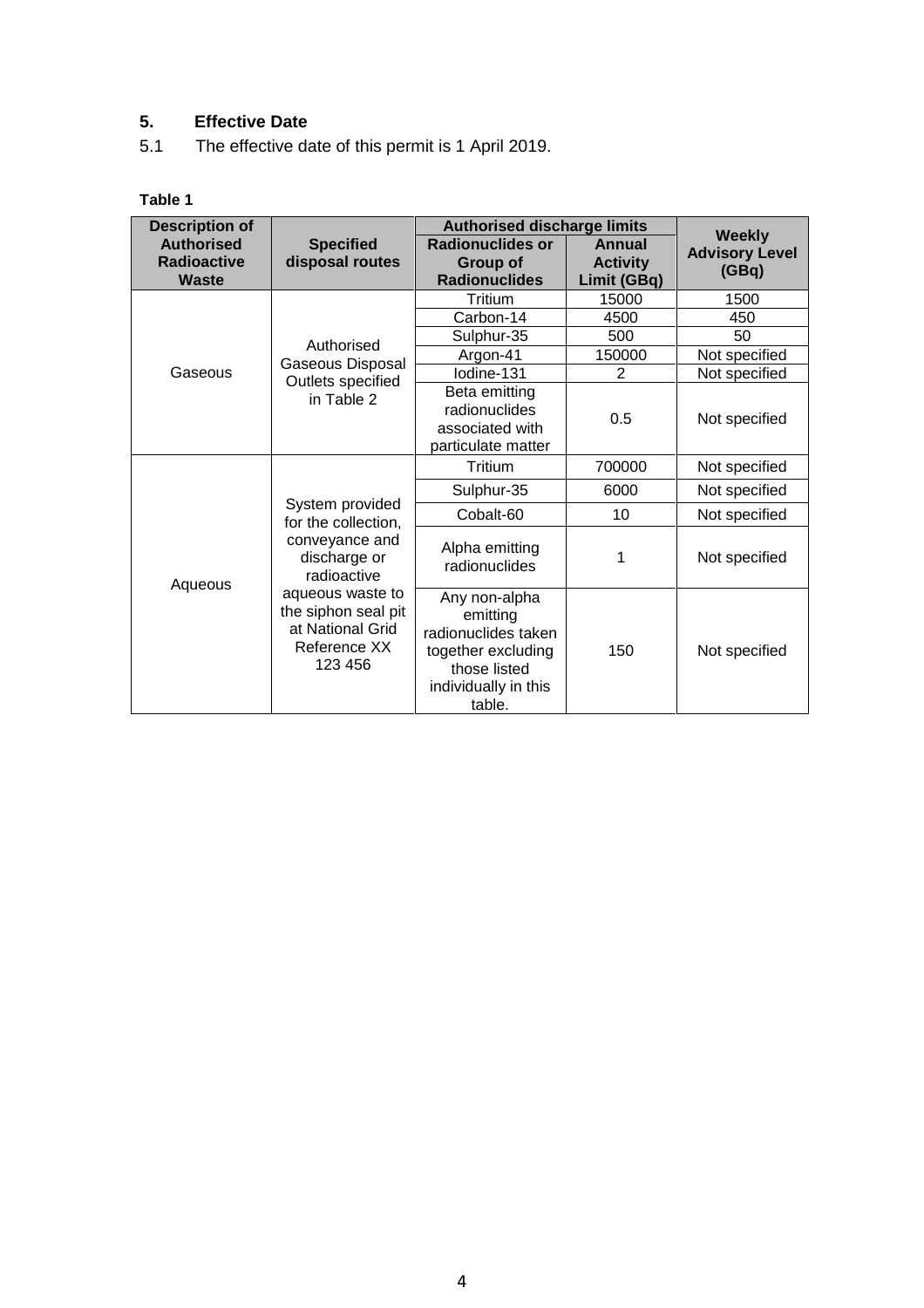# **Table 2**

| <b>Authorised Gaseous Outlet</b>                                              | <b>Height Above Ground</b><br>Level (m) |
|-------------------------------------------------------------------------------|-----------------------------------------|
| Reactor Main Blowdown System                                                  | 67                                      |
| Auxiliary CO <sub>2</sub> Blowdown System                                     | 46                                      |
| Charge Machine Emergency Cooling Contaminated<br>Ventilation                  | 67                                      |
| <b>Central Contaminated Ventilation- East</b>                                 | 67                                      |
| Central Contaminated Ventilation- West                                        | 67                                      |
| Pond Contaminated ventilation System- East                                    | 67                                      |
| Pond Contaminated ventilation System- West                                    | 67                                      |
| Reactor 3 Pile-cap Interspace Contaminated<br>Ventilation                     | 67                                      |
| Reactor 4 Pile-cap Interspace Contaminated<br>Ventilation                     | 67                                      |
| IFD Cell 2 Contamination Ventilation                                          | 67                                      |
| Low Level Waste Facility Contaminated Ventilation                             | 13                                      |
| Active Laundry Contaminated Ventilation System                                | 10                                      |
| Radiochemistry Laboratory Fume Cupboard System                                | 67                                      |
| Instrument Calibration Facility Source Store Roof Fan<br>Ventilation System   | $\overline{7}$                          |
| Gas Circulator Workshop Contamination Ventilation<br>System                   | 6, 3 and 12                             |
| <b>Heavy Decontamination Centre Contaminated</b><br><b>Ventilation System</b> | 5                                       |
| Metallurgy Laboratory Fume Cupboard System                                    | 3                                       |
| Reactor 3 Pressure Vessel Relief Valves                                       | 67                                      |
| Reactor 4 Pressure Vessel Relief Valves                                       | 67                                      |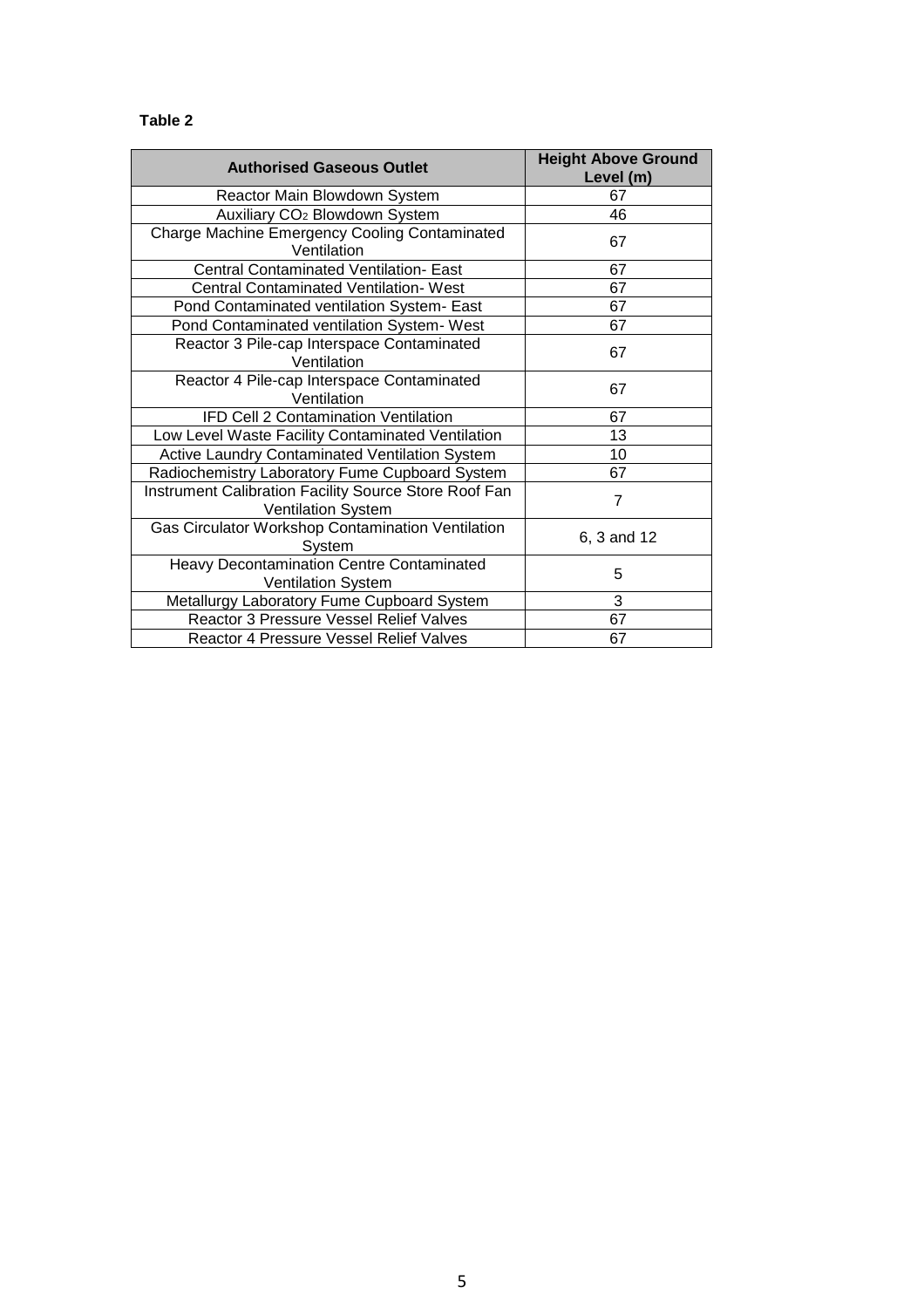# **ENVIRONMENTAL PERMIT TO MANAGE RADIOACTIVE SUBSTANCES**

#### **Authorised Person**

| Name:                     | NHS Central Belt Health Board       |  |
|---------------------------|-------------------------------------|--|
| <b>Registered Office:</b> | 1 Hospital Street, Stirling FK9 0HS |  |

## **1. Authorised Activities**

1.1 You are authorised to keep and use radioactive material and manage radioactive waste, subject to the limitations and conditions set out in this authorisation and all applicable Standard Conditions.

## **2. Authorised Place**

2.1 You are authorised to carry out your authorised activity at:

Stirling Royal Hospital Bruce Road **Stirling** FK9 3SG

#### **3. Standard Conditions**

3.1 The conditions specified in section A, B, C, G, H and I of the Standard Conditions are applicable to your permit.

# **4. Bespoke Conditions**

- 4.1 You are authorised to keep and use the radioactive material described in column 1 of Table 1.
- 4.2 You are authorised to discharge to the environment the radioactive wastes described in column 1 of Table 2.

## **5. Effective Date**

5.1 The effective date of this authorisation is 1 April 2019.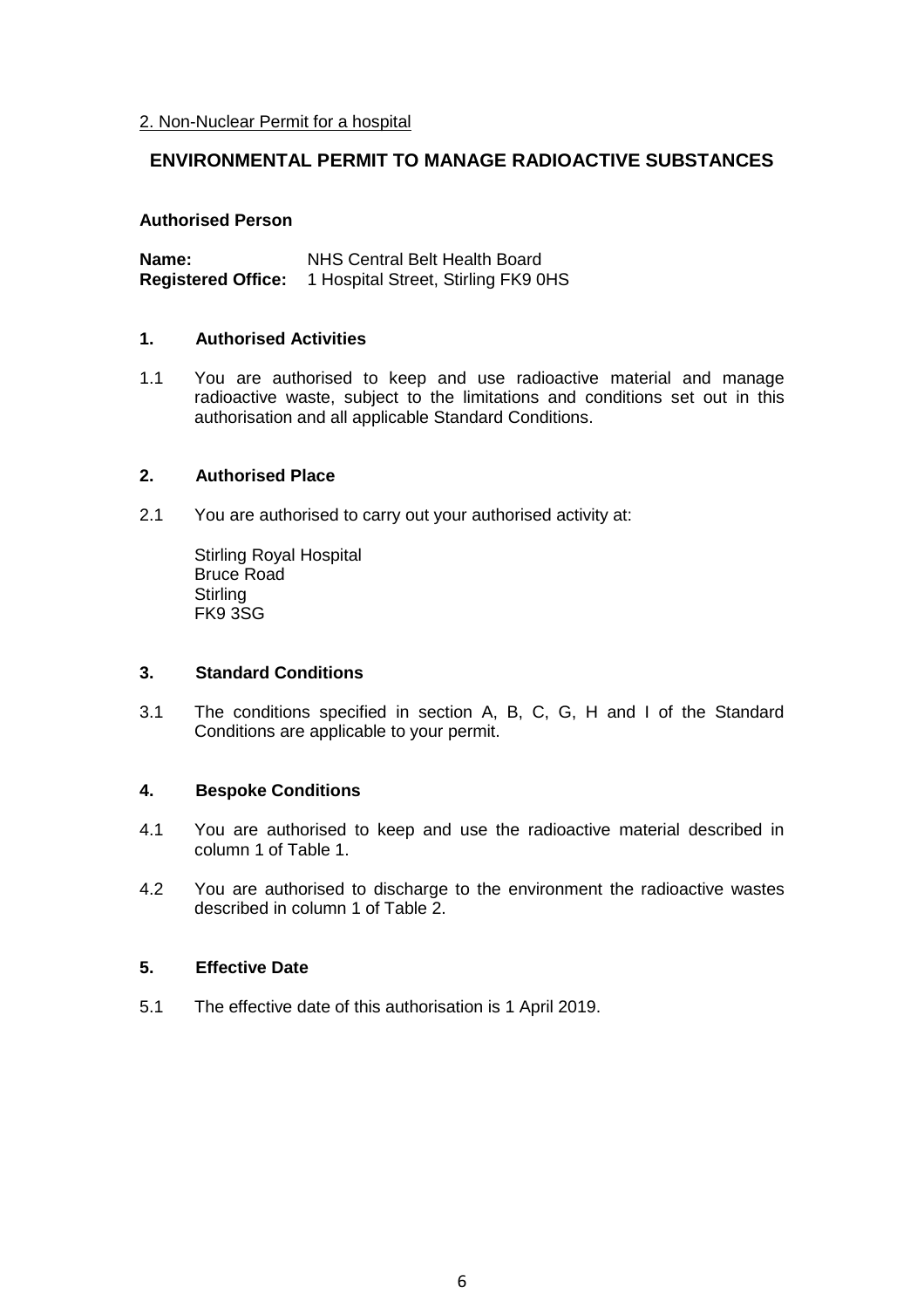# **Table 1**

| <b>Column 1</b>                 | Column 2                                                                                                                | <b>Column 3</b>                                                                    |
|---------------------------------|-------------------------------------------------------------------------------------------------------------------------|------------------------------------------------------------------------------------|
| <b>Authorised radionuclides</b> | <b>Maximum quantity of</b><br>radioactivity of each<br>radionuclides in all of the<br>authorised radionuclides<br>(MBq) | <b>Purpose for which the</b><br>authorised radionuclides<br>are to be kept or used |
| Technetium-99m                  | 8000                                                                                                                    | Medical diagnosis, treatment<br>and research                                       |
| Iodine-131                      | 2500                                                                                                                    | Medical diagnosis, treatment<br>and research                                       |

# **Table 2**

| <b>Column 1</b>                 | Column 2                             | Column 3                                              |                                        |
|---------------------------------|--------------------------------------|-------------------------------------------------------|----------------------------------------|
| <b>Description of</b>           |                                      | <b>Authorised discharge limits</b>                    |                                        |
| authorised<br>radioactive waste | <b>Specified disposal</b><br>routes  | <b>Radionuclides or</b><br>groups of<br>radionuclides | <b>Monthly activity</b><br>limit (MBq) |
| Liquid                          | Normal foul drainage<br>to the sewer | Technetium-99m                                        | 1000                                   |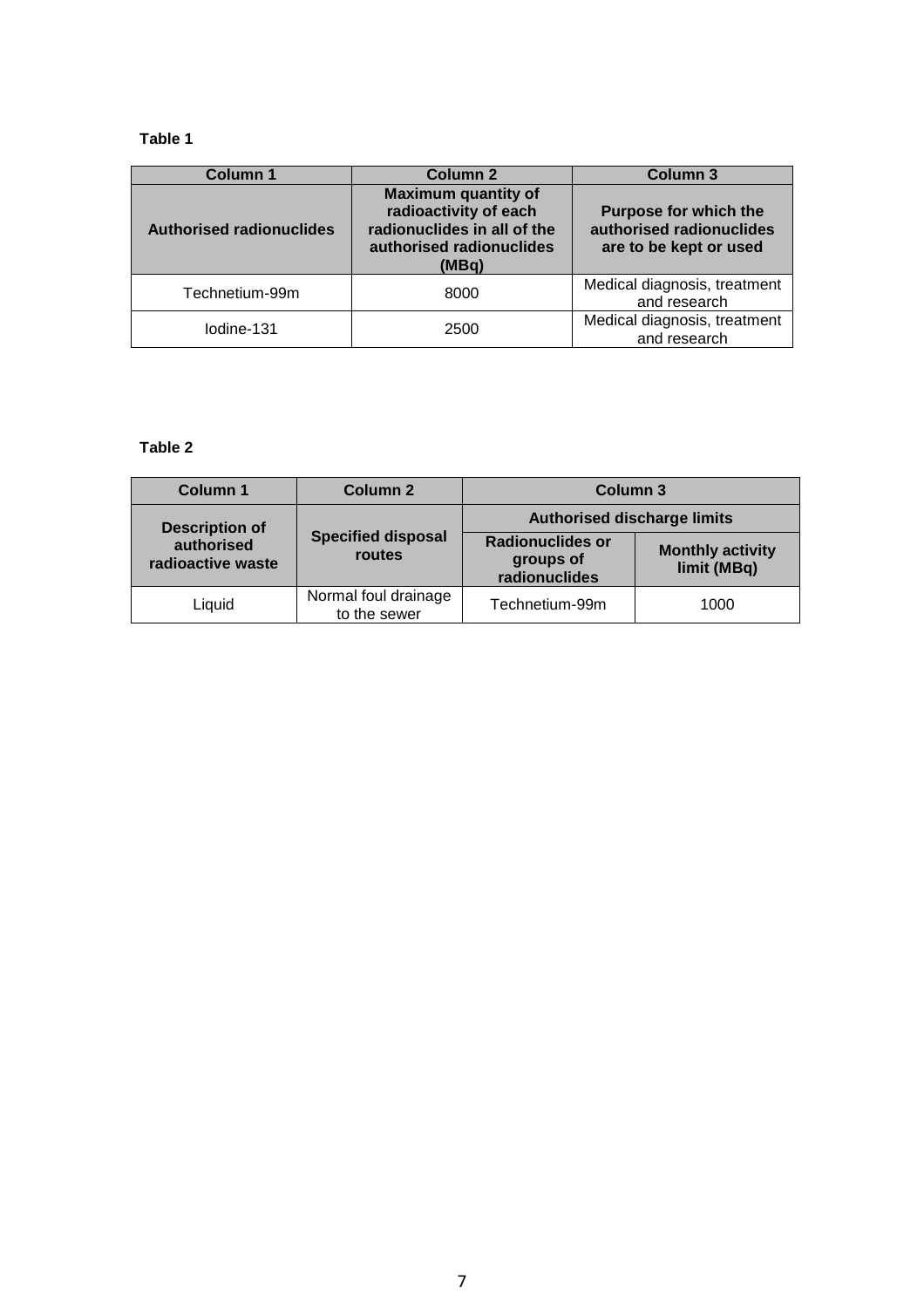3. Mobile High-activity Sealed Source (HASS) Permit

# **ENVIRONMENTAL PERMIT TO MANAGE SEALED RADIOACTIVE SOURCES**

#### **Authorised Person**

| Name:                     | Joe Bloggs Testing Limited |  |
|---------------------------|----------------------------|--|
| <b>Registered Office:</b> | 123 Main Street, Brigadoon |  |
| <b>Registered No:</b>     | XYZ 456789.                |  |

## **1. Authorised Activities**

1.1 You are authorised to manage sealed radioactive sources, subject to the limitations and conditions set out in this authorisation and all applicable Standard Conditions

# **2. Authorised Place**

2.1 You are authorised to carry out your authorised activity at any location within Scotland.

# **3. Standard Conditions**

3.1 The conditions specified in section A, B, C, D, E and F of the Standard Conditions are applicable to your authorisation

#### **4. Bespoke Conditions**

- 4.1 The only types of HASS sources that you are authorised to manage are described the rows of table 1.
- 4.2 You must only use the HASS sources for the purposes described in Table 1.

#### **Table 1**

| <b>Maximum</b><br><b>Radionuclide</b><br>activity in each<br>content<br><b>HASS</b> |        | The maximum<br>activity in all<br><b>HASS</b> | Purposes for which each<br><b>HASS source may be</b><br>used |
|-------------------------------------------------------------------------------------|--------|-----------------------------------------------|--------------------------------------------------------------|
| Cobalt-60                                                                           | 15 GBq | 15 GBa                                        | Non-destructive testing                                      |

# **5. Effective Date**

5.1 The effective date of this permit is 1 April 2019.